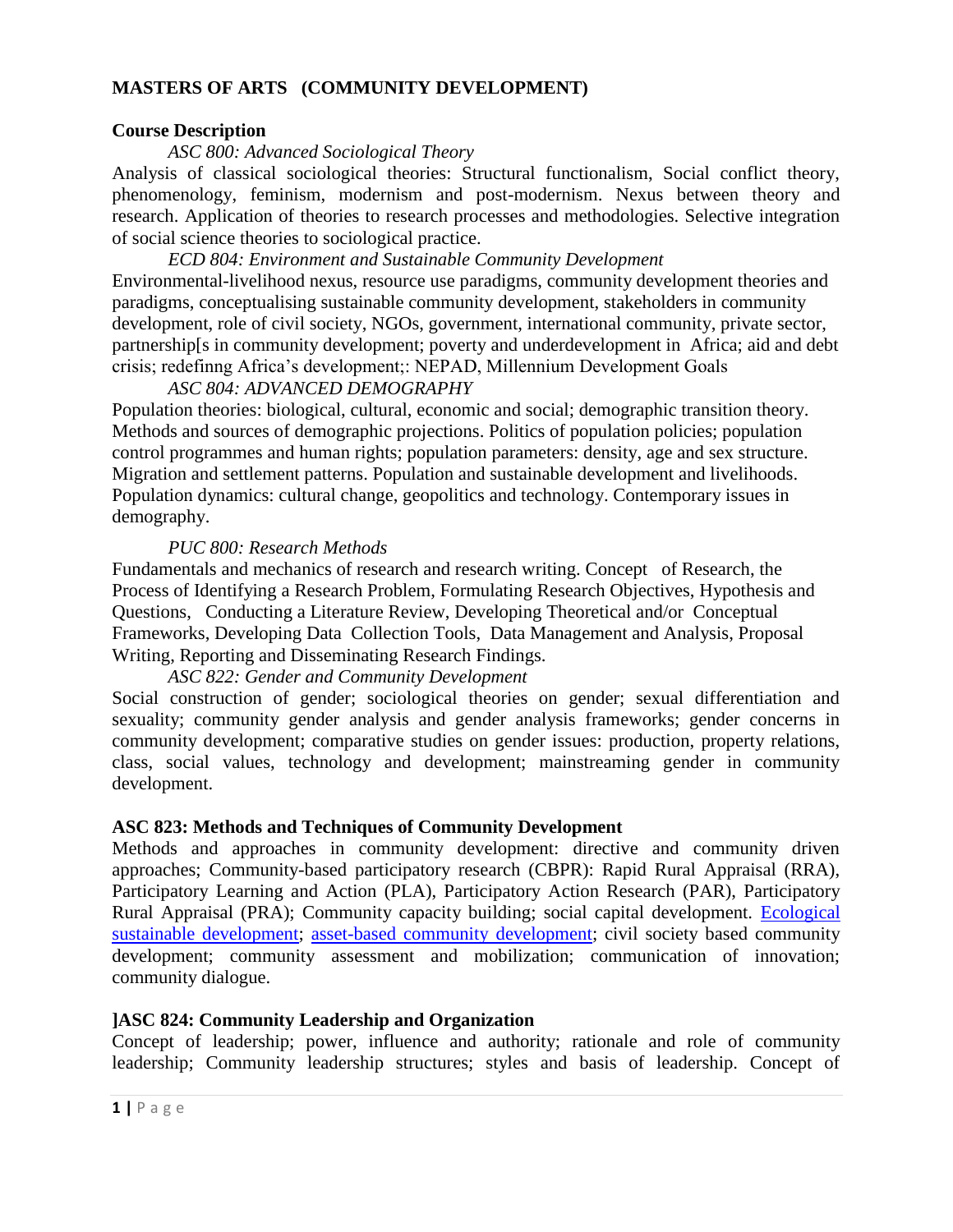organization and organizational skills; leadership and group dynamics; leadership and governance; ethical considerations in leadership; challenges in community leadership; case studies in leadership.

# **ASC 825: Development and Management of Community Projects**

Communities and their projects: Rationale; Identification of community projects; project and program management; project cycle; theories of project development and management: contingency, system, chaos, scientific method, classical theory, human relations and cultural theory. Viability, and risks in community projects; cost-benefit analysis, sustainability, scaling up and replication of community projects; project log frames; deliverables; monitoring and evaluation tools; impact assessment; challenges in project development; social and ethical audits.

# **ASC 826: Ethical and Legal Dimensions In Community Development**

Ethics, morality and law. Basis and functions of law in society; ethics and community culture; mainstreaming ethical considerations in community development; Human rights approaches; accountability and justice; policy and legal instruments of community development; Challenges to legal and ethical

# **ASC 827: Resource Mobilization and Fund Raising**

Concept of resources; types, nature and sources of community resources; resource mobilization and fundraising; leveraging of community resources; networking; development of social capital; utilization of resources; ethical issues and challenges in resource mobilization and fundraising; challenges in resource mobilization and fundraising.

#### **ASC 828: Social Change and Community Development**

Concepts, principles and ideals of social change; theories of social change; types, nature and sources of change in communities; community change management: planned and unplanned; Agents of social change; Community response to change; ethical dilemma in social change; Challenges in managing change at community level.

#### **ASC 829: Conflict Management**

Concepts of conflict resolution and management, peacemaking and peace building; origins, levels and types of conflict; conflict resolution and management approaches; creative response; conflict analysis and mapping; negotiation; mediation and arbitration; leadership in conflict management; networking and advocacy; peace management and institutional development; challenges in peace building, conflict resolution and management.

# **ASC 830: Social policy and planning**

Conceptual and historical issues in social policy and planning; types and nature of social policy and planning; nexus between policy and planning; social policy and planning approaches and process; factors effecting social policy and planning; elements and dynamics of community planning and policy development; challenges in social policy development.

# **ASC831: Community Empowerment and Enterprise Development**

Concepts in community empowerment and enterprise development; forms of empowerment: Social, economic and political; strategies of community empowerment: utilization of social capital, micro-enterprise development, IGAs, ROSCAS, cooperatives; types of enterprises;